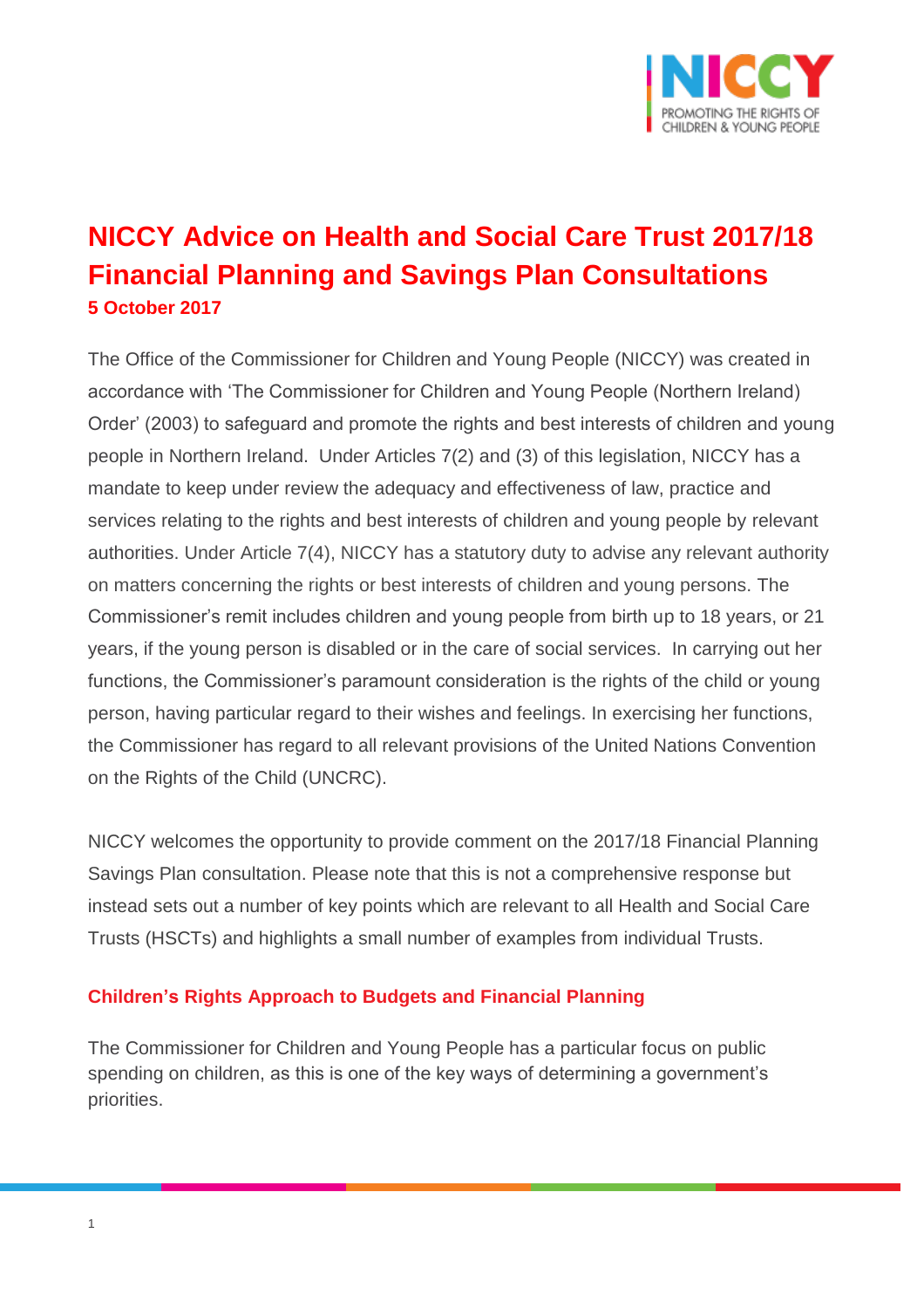

Article 4 of the United Nations Convention on the Rights of the Child stets out that:

'States Parties shall undertake all appropriate legislative, administrative, and other measures for the implementation of the rights recognized in the present Convention. With regard to economic, social and cultural rights, States Parties shall undertake such measures to the maximum extent of their available resources and, where needed, within the framework of international co-operation.'

A working group of United Nations Committee on the Rights of the Child (2009) has highlighted concern with how States may understand the phrase 'to the maximum extent of their available resources'.

'Some States have unfortunately understood progressive realization to mean that their obligations to implement economic, social and cultural rights are of a less urgent nature and can be postponed until a more economically prosperous time.'

The Committee has made it clear that, even under periods of recession, Governments have a responsibility to continue to progressively realise children's rights. This has been reiterated in the Committee's 2016 General Comment No.19 on public budgeting for the realization of children's rights. Further to this, in their 2016 examination of how effectively the UK Government and devolved administrations were meeting their obligations under the Convention, the Committee recommended that child rights impact assessments of budgetary and economic decision making processes and outcomes, including austerity measures, in areas that are directly or indirectly related to children's rights must be conducted regularly.

NICCY would urge Health and Social Care Trusts to closely assess the Financial Planning Savings Plans to ensure that as much protection as possible is given to all frontline services for the most vulnerable sections of our communities, particularly children and young people. Children and young people are those whose life chances are greatly affected by the care, treatment and intervention that is given to them in their critical early years and at key points throughout their childhood. **Financial Planning Savings Plans should be subject to a child rights impact assessment.** 

### **Comments regarding all Savings Plans**

While NICCY acknowledges the statutory requirement placed on HSCTs to achieve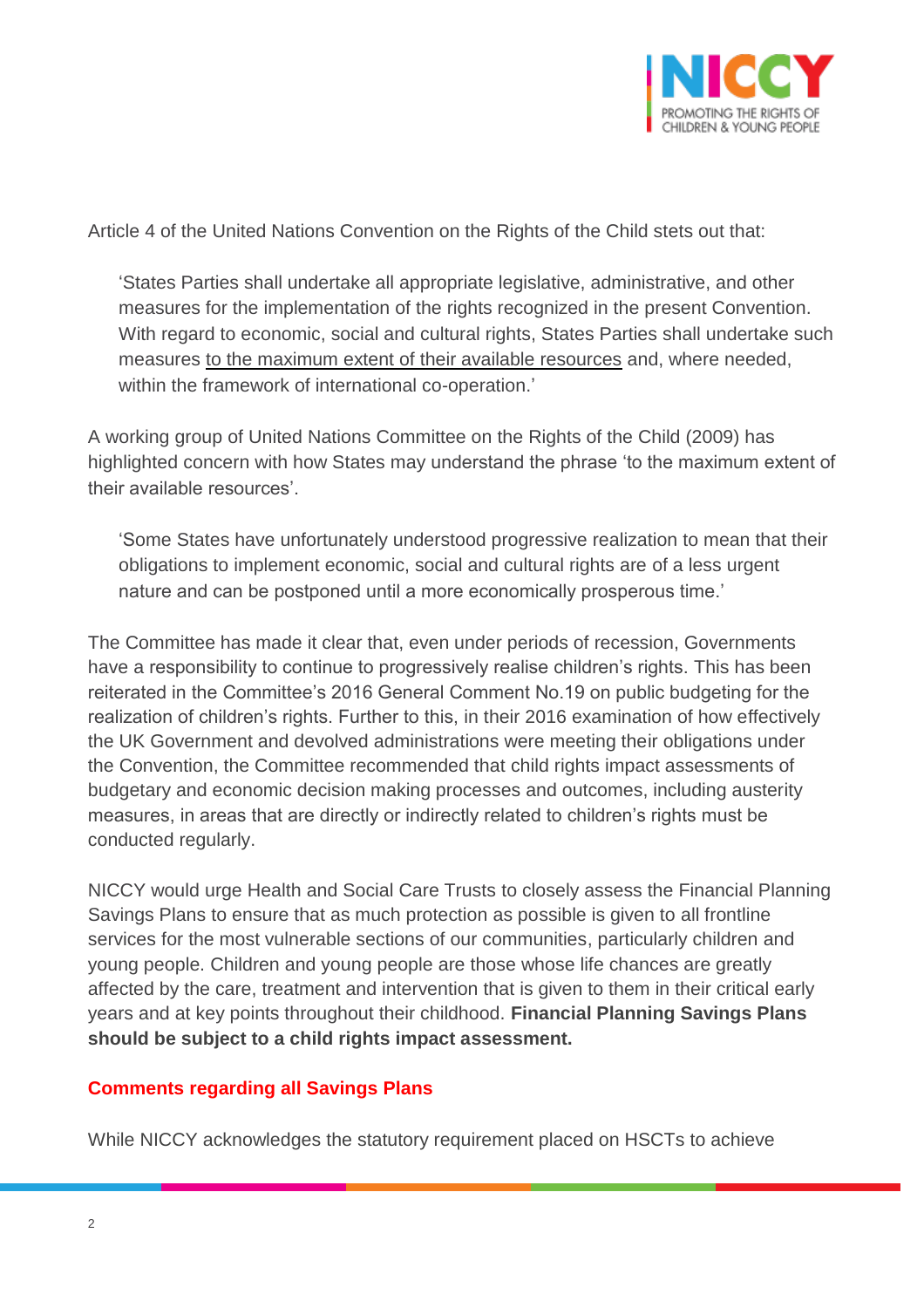

financial balance by the end of the year and therefore achieve £70million in-year savings, we must highlight our concern that the consultation period of six weeks does not allow effective or meaningful consultation, particularly with vulnerable groups who are likely to be most affected by the proposals. We also understand that easy read materials were not available for the first period of the six week timeframe. **We request information on HSCT engagement with children and young people during the consultation process.**

NICCY recognises the considerable financial pressures placed on Trusts, including through demographic changes and the development of new technologies and treatments. A number of reviews have now reported on reforming the health and social care system in Northern Ireland and all have highlighted the need for fundamental reform to ensure that health and social care services are strengthened and able to meet the needs of our population. It is concerning both that current savings pressures will detract from a more fundamental debate about health and social care reform and that savings will be planned as services are preparing for the winter period when demand on key parts of the system is subject to increased pressure.

We also note that Government Departments are currently unable to access funds through governmental monitoring round allocations. We acknowledge that this may place further strain on statutory agencies which may have previously benefitted from Departmental allocations. On a separate point, it would be helpful to be provided with detail outlining how the proportion of required savings assigned to each HSCT has been calculated. We also note that the Northern Ireland Ambulance Service (one of the six HSCTs) is not consulting on Savings Plans as part of this process.

In relation to Section 3 Savings Plans which are regarded as having no or low impact, we note that savings, such as, through slippage or delays in new service developments, resettlement and recruitment may have a significant impact on groups within section 75 categories (including children and young people) depending on the nature of the services and service users that are affected. **NICCY's view is that such Section 3 proposals require more detailed information to be provided and then considered before they can be assessed as having no or little impact.** We also note the obligation placed on Trusts to further consult on Section 3 proposals if a temporary change or withdrawal of services is extended beyond 2017/18 or becomes permanent.

In considering Section 4 Savings Plans across HSCTs we highlight that in developing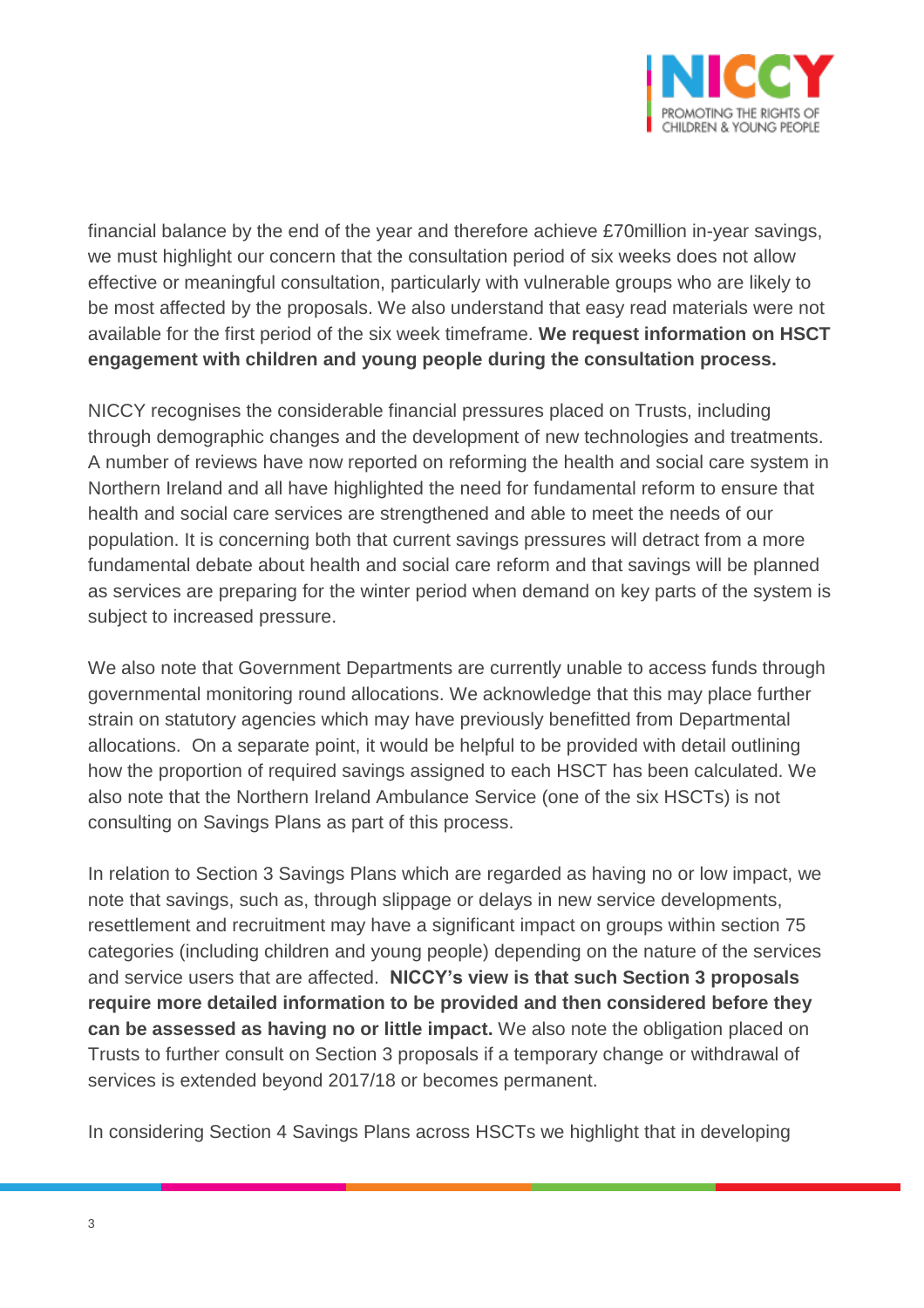

proposals against the four principles of safety, impact, deliverability and strategic direction that **all HSCTs should consider the safety of proposals as the foremost principle to consider**. It is concerning that this was not the case across all Savings Plans.

We note that while throughout the Savings Plans limited reference is made to children and young people they will, of course, be significantly affected by the full range of changes outlined. This will include reductions in bed capacity across a range of care settings, downturning of elective services, increases in waiting times (including in accident and emergency departments), delays in service developments and reductions in staffing. Trust Savings Plans should also highlight how regional or sub regional services for children and young people which they operate will be impacted by proposals. **All HSCTs should identify how children and young people are likely to be impacted by proposals, including within social care services.**

As set out in the Equality Commission for Northern Ireland's publication Section 75 of the Northern Ireland Act 1998 A Guide for Public Authorities (April 2010):

'The Northern Ireland Act 1998, Schedule 9 (4) (2) (b), requires public authorities to assess the likely impact of their policies on the promotion of equality of opportunity. The Commission recommends that effective assessment of the equality implications of a policy includes screening of all policies… and consideration of undertaking an equality impact assessment.' Page 13

'Most policies are not static, but dynamic. Policies are often reviewed and amended, or the way they are implemented changes, in response to new situations. The Section 75 statutory duties should be utilised as a developmental aid for policy development. Changes to a policy that are likely to have an impact on access to equality of opportunity and good relations should be assessed for such impact in the same way as an original, existing or new policy is assessed. The Commission recommends that such an assessment of a policy includes the screening of the policy (Annex 1) and consideration of subjecting the policy to an equality impact assessment.' Page 31

HSCT Savings Plans proposals represent a range of proposed changes to a number of policies and services and each should be screened and assessed accordingly. Where potential for adverse impact is identified in relation to any of the section 75 categories, this must be mitigated against or an alternative proposal progressed which will further the policy aims without having an adverse impact on enjoyment of equality of opportunity. There is a clear statutory obligation on designated public bodies to take action to address the adverse impact as a result of the proposals.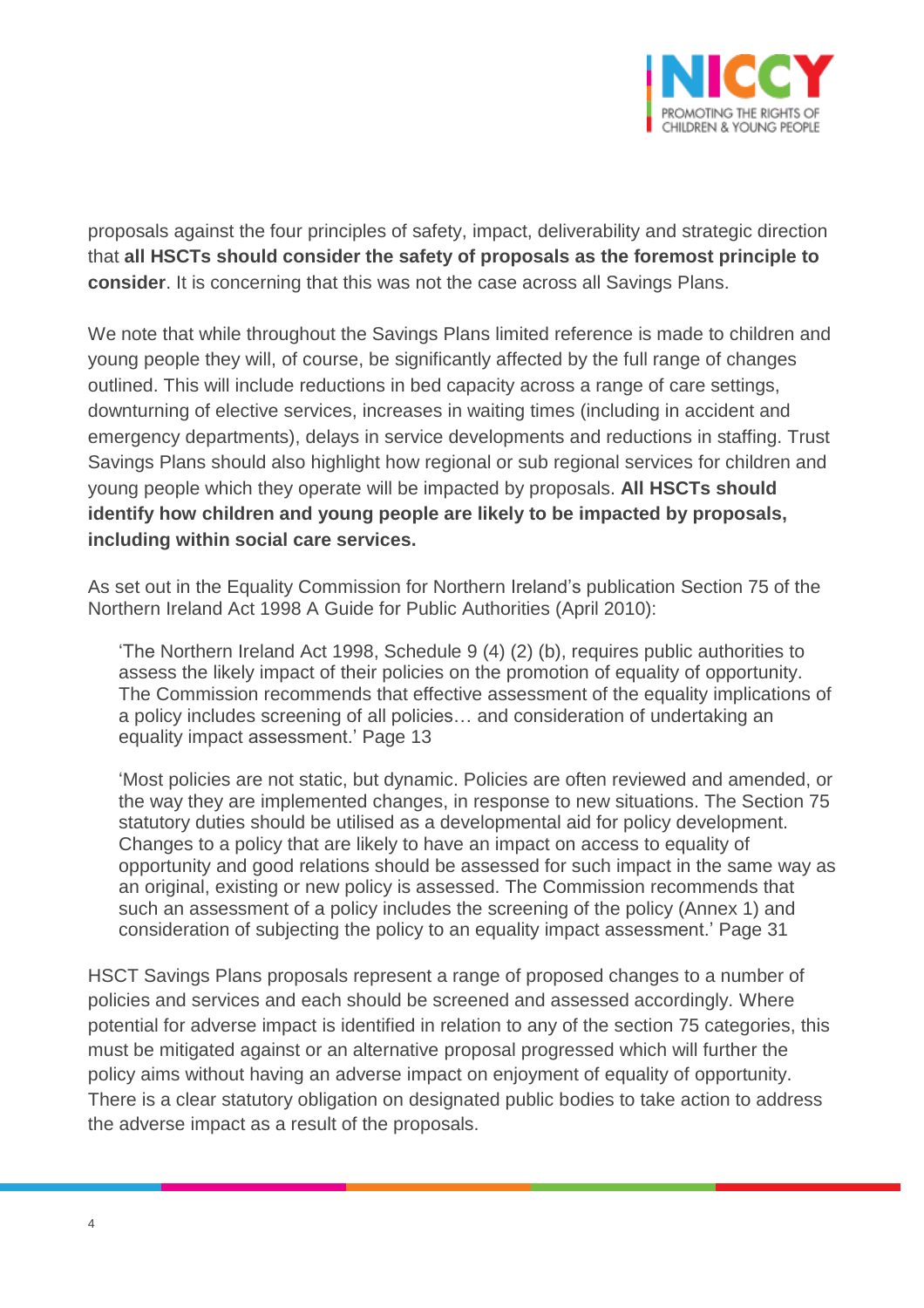

We must highlight the important role of section 75 obligations in protecting children and young people as well as other groups with particular vulnerabilities, needs and multiple identities. It is disappointing that **HSCTs have not undertaken appropriate screening or full equality impact assessment exercises as part of the current consultation process and this should be remedied as a matter of urgency.**

### **Comments regarding specific Savings Plans**

#### Belfast HSCT (savings of £26.3 million)

- Safety rather than deliverability should be first principle considered in developing savings plans.
- In relation to Section 3 proposals, we note that significant savings are estimated from slippage of £7.7million and request detail on the likely services this would be otherwise allocated to.
- We note that the Trust considers all Section 4 proposals as having major impacts and that in discussing agency workforce, bed closures and downturning services including elective treatments it recognised "that delays in some routine treatments may potentially lead to some patients ultimately requiring access to urgent care." We highlighted that in addition to serious and adverse health impacts on individuals such delay and consequent requirement for urgent or acute care will carry significant financial costs for services. This applies equally to all Trusts identifying such proposals.
- We note that reductions in access to domiciliary care and direct payments will impact significantly on individuals and also those who care for and support them (including young carers) and that the deferment of high cost drug treatment and use of suitable alternative licensed treatments will raise concerns for many individuals.

### Northern Health and Social Care Trust (savings of £13million)

- Safety should be first principle considered not ability to deliver.
- We note that Section 3 savings proposals include natural slippage on resettlement from Muckamore and deferral of service developments in mental health and disability posts and note concern that these are regarded as having little or no impact and that the Trust should review this.
- In considering Section 4 proposals, we note that these include reducing non-contract agency nursing staff and the use of locum staff as well as reductions in acute and rehabilitation beds, a downturn in elective and unscheduled services and ceasing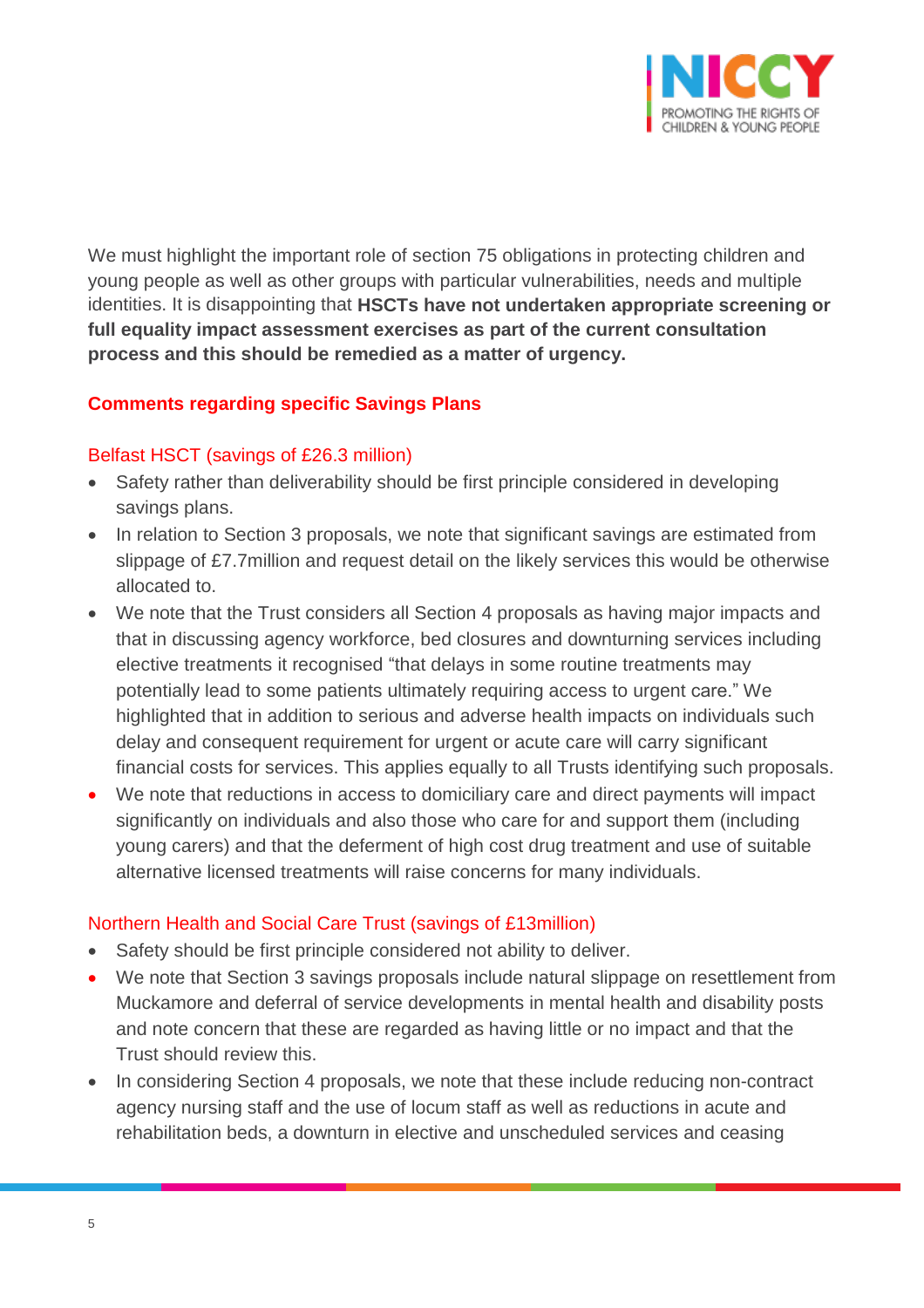

domiciliary meals provision. We again highlight the significant health impacts this may have not only on individuals but also on health and social care services where more urgent and intensive care and support may consequently be required. NICCY notes that the Trust states that at "this time we will seek to maintain emergency care."

 In regard to the proposal to reduce use of private non-emergency ambulance transport we note no detail is provided on how the Ambulance Service will be able to respond to this.

### South Eastern Health and Social Care Trust (savings of 10.8million)

- Section 3 proposals include replacing agency and external staff with in-house staff locum doctors in child health and we note that robust arrangements should be in place to ensure there is no disruption to services.
- Section 4 proposals, including a reduction in locum expenditure within emergency care and reduction in elective surgeries, will again effect a wide range of services and individuals, including children and young people. Whilst the Trust is not reducing agency staff spend on qualified nursing posts (due to safety concerns), we note that other posts will be impacted including in Allied Health Professions and children's social care and highlight the importance of giving consideration to the full impact of this in meeting children and young people's needs.

### Southern Health and Social Care Trust (saving of 6.4 million)

- In relation to Section 3 plans, such as, staff vacancies not being filled and slippage on demography funding including children's services and acute care we again note that proposals are assessed as having no or little impact and that further detail on the services and groups of children affected is required to ensure this.
- We note that the only Section 4 proposal included is in regard to the procurement of community equipment.

#### Western Health and Social Care Trust (savings of 12.5 million)

- In relation to Section 4 plans we highlight that reduction in the use of non NHS locum, nursing and agency social work staff along with bed closures and an increase in routine care waiting times and reduction in elective procedures will impact on children and young people.
- We note that the Trust has stated that reductions or delays in service developments will not extend to learning disability or disability programmes of care.
- We note with concern that the proposal to remodel the SWAH neonatal service